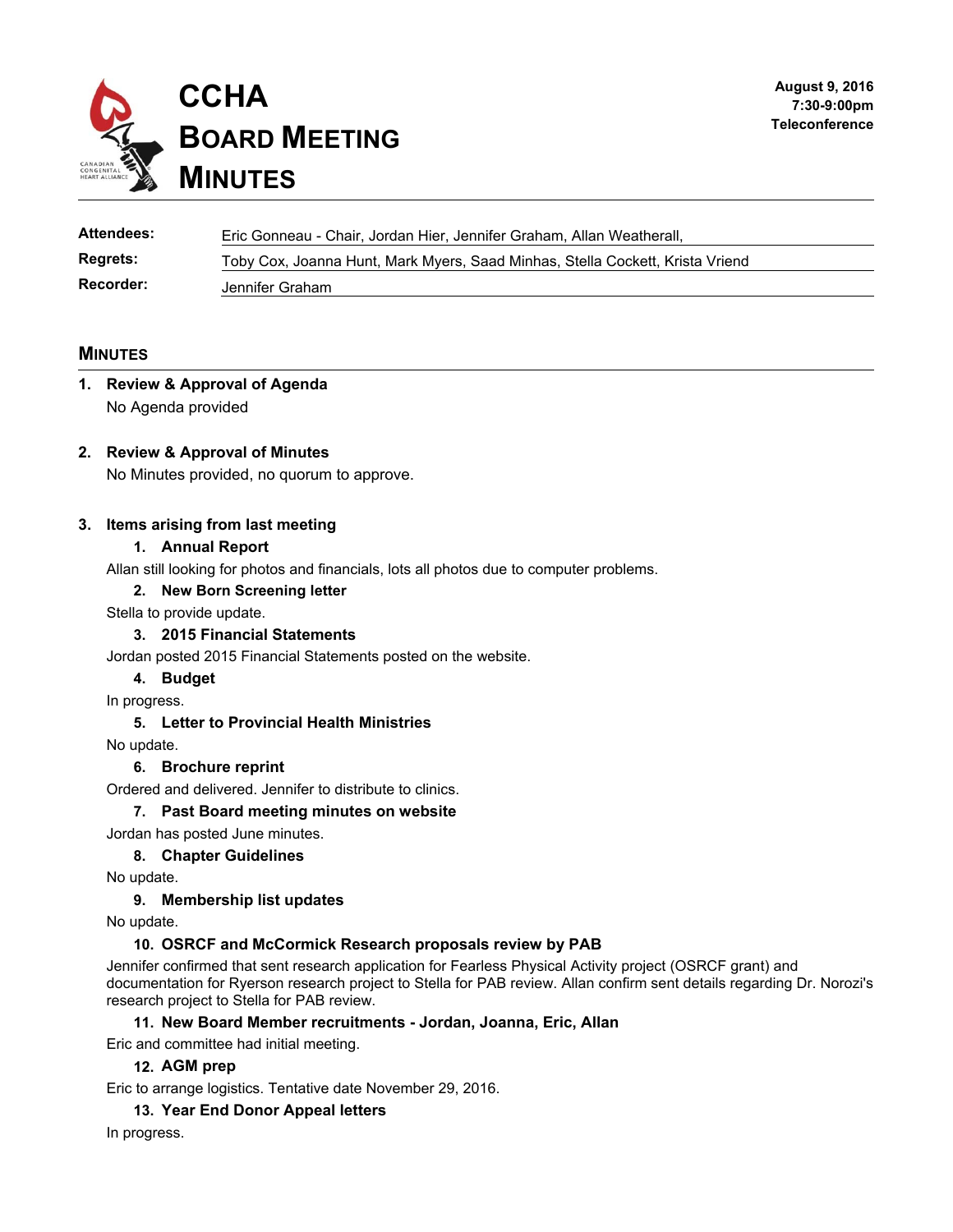## **14. Provincial Disability Programs/Grants - Jordan, Allan, Jennifer**

Jordan completed research Quebec and Eastern provinces, Allan received information for BC, reached out to AB and MN, awaiting SK and Jennifer researching Ontario and Federal programs. Information to be sent to group for review and consolidation

## **15. Newsletter**

No update.

## **16. Website updates**

Jordan has not received Bio or photo from Toby.

**17. Georgian Bay Yacht Club Race**

Cheque received. Thank you letter to be sent.

### **18. CCS Congress - Montreal, Oct 22-25**

Jennifer to do.

## **4. ED Report - Allan**

- Contact in BC informed that record keeping has not been extended to lifetime.

- Spoke to Jeff Yureck, MPP, provided name in Government Relations Department of College of Physicians and Surgeons for Ontario to contact regarding medical records timelines.

- Awaiting date from McCormick's for cheque presentation.

- Bill S201/Genetic Fairness - on hold for summer. Bill S201 brought before the Senate Standing Committee on Human Rights by Senator Cowan on February 17, 2016. Bill originated in Senate, has passed 2nd reading.

- Ottawa chapter making great progress. Contact Allan has was co-anchor for CTV news in Ottawa, now host of radio show and wants to do feature on CCHA.

## **5. Treasurer's Report – Mark**

No update.

## **6. Committees**

**Advocacy/Awareness Committee - Saad, Mark, Joanna, Allan**  No update.

**Membership Committee - Krista, Stella, Toby** 

No update.

### **Fundraising Committee - Jennifer, Mark, Jordan**

- Montreal Grocery Bagging fundraiser - Jordan - was unable to get enough volunteers for the weekend due to holiday weekend, postponed until February for CHD Awareness week.

### **7. Professional Advisory Board (formerly MAB) - Stella**

No update. Stella to discuss details of McCormick project with Eric and Allan, some PAB concerns.

## **8. New/Other Business**

## **1. FPA/OSRCF grant**

Submitted to Ethics Review Board yesterday. Currently reaching out to YMCA and community recreation partners in locations around the province.

## **2. Upcoming events/activities**

No update.

### **3. Website updates**

Stella provided updated PAB members to Jordan for website.